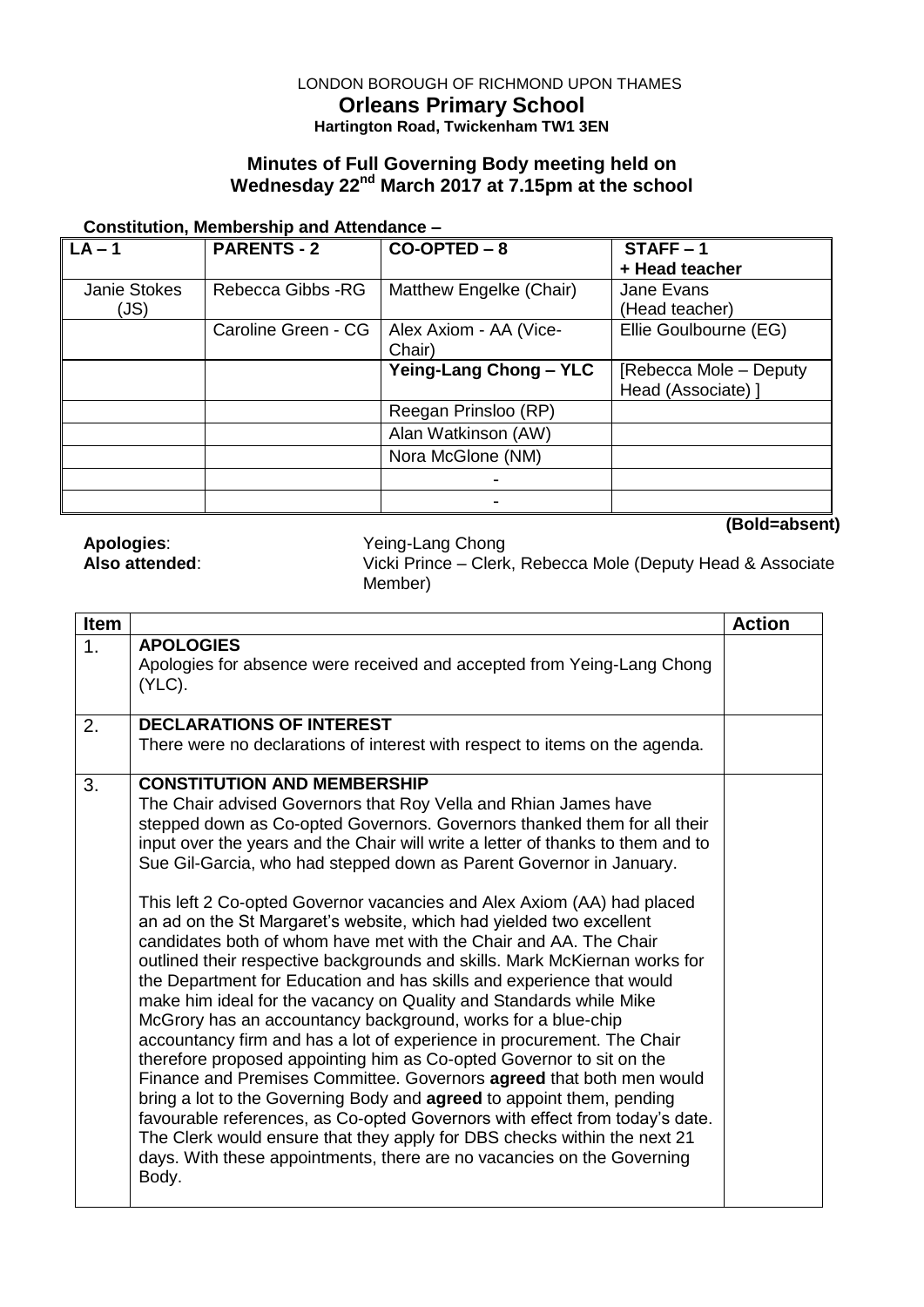| 4.       | <b>MINUTES</b>                                                                                                                                                                                                                                                                                                                                                                                                                                                                                                                                                                                                                                                                                                                                                                                                                                                                                                                                                                                                                                                                                                                                                                                                                                                                                                                                                                                                                                                                                                                                                                                                                                                                                                                                                                                                                                                                                                                                                                                                                                                                                                                                                                                               |                                    |
|----------|--------------------------------------------------------------------------------------------------------------------------------------------------------------------------------------------------------------------------------------------------------------------------------------------------------------------------------------------------------------------------------------------------------------------------------------------------------------------------------------------------------------------------------------------------------------------------------------------------------------------------------------------------------------------------------------------------------------------------------------------------------------------------------------------------------------------------------------------------------------------------------------------------------------------------------------------------------------------------------------------------------------------------------------------------------------------------------------------------------------------------------------------------------------------------------------------------------------------------------------------------------------------------------------------------------------------------------------------------------------------------------------------------------------------------------------------------------------------------------------------------------------------------------------------------------------------------------------------------------------------------------------------------------------------------------------------------------------------------------------------------------------------------------------------------------------------------------------------------------------------------------------------------------------------------------------------------------------------------------------------------------------------------------------------------------------------------------------------------------------------------------------------------------------------------------------------------------------|------------------------------------|
|          | The minutes were approved with 2 amendments to pages 3 and 4.<br>Action: Clerk to make changes for signature next term.                                                                                                                                                                                                                                                                                                                                                                                                                                                                                                                                                                                                                                                                                                                                                                                                                                                                                                                                                                                                                                                                                                                                                                                                                                                                                                                                                                                                                                                                                                                                                                                                                                                                                                                                                                                                                                                                                                                                                                                                                                                                                      | <b>Clerk</b>                       |
| 5.       | <b>MATTERS ARISING</b><br>Item 6, Following a conversation with the LA, the Chair advised Governors<br>that all maintained schools in the area would have to agree to change their<br>admissions arrangements in order for staff members' children to be added<br>to the list of priority groups and at those Voluntary Aided schools who have<br>done it (e.g. St Stephens), they are low priority list so the chance of a staff<br>member getting their child into the school are still very low. Governors<br>agreed therefore that, although they would support it in principle, it was not<br>practicable to include staff members' children in the priority groups for<br>Admissions. Action complete<br>Item 6, RM had checked responses to the pupil survey and confirmed that<br>the positive figure was the larger number and the smaller was the negative.<br><b>Action complete</b><br>Item 11, Caroline Green (CG) has completed the skills audit. Action<br>complete<br>Item 12, A letter is going out next week to invite parents of SEN children to a<br>meeting. Action complete.<br>Item 11, Rhian James (RhJ) did not do her Health & Safety Visit.                                                                                                                                                                                                                                                                                                                                                                                                                                                                                                                                                                                                                                                                                                                                                                                                                                                                                                                                                                                                                                       |                                    |
| 6.<br>6a | <b>HEADTEACHER'S REPORT</b><br>The Head explained about the 30 hours free Nursery Place provision and<br>outlined the eligibility criteria for parents. She has met with Achieving for<br>Children (AfC) and the 3 options available to the school include a)<br>continuing to provide only the 15 hours free Nursery places, b) provide 30<br>hours on site or c) have a partnership with another Nursery. She advised<br>that the second option was not possible as the school does not have the<br>space on site or the staffing levels needed for supervising the lunch of 15<br>additional pupils at the 1:4 adult/pupil ratio required for young children.<br>However, it was likely that there would be high demand for the 30 hour<br>provision in the local area because AfC estimates there to be high levels of<br>eligible families in Richmond because it is an area with stable employment.<br>The school has therefore looked at partnership delivery whereby the school<br>would continue with its existing provision but link with another local nursery<br>that meets Ofsted requirements for the other 15 hours. The school is<br>meeting with Mandarin Montessori based in Marble Hill Park to explore this<br>further.<br><b>Q:</b> Was there some concern about the movement of children between sites?<br>A: We have to meet with them, check they meet Ofsted criteria and would<br>then work out the practicalities of managing it. As they will have more key<br>staff, we would propose they take responsibility for picking up the children.<br>Q: What if that nursery isn't suitable?<br>A: It's not statutory that we offer the 30 hours so it's just to help out parents.<br>We would contact other local nurseries. The extra funding won't be available<br>until June at earliest so we have got time and the places for our nursery are<br>not given out until May.<br>Q&A: Governors asked what the risks were of partnering with another<br>organisation and the Head explained that the school would just be<br>signposting parents to that nursery. Parents would still have to visit the<br>nursery to assess its suitability so the school would have no liability. | Inform<br>Inform<br>Accountability |
| 6b       | Virtual Learning Package: Rebecca Mole (RM) explained to Governors<br>about Third Space, the virtual learning provider who the school is using to                                                                                                                                                                                                                                                                                                                                                                                                                                                                                                                                                                                                                                                                                                                                                                                                                                                                                                                                                                                                                                                                                                                                                                                                                                                                                                                                                                                                                                                                                                                                                                                                                                                                                                                                                                                                                                                                                                                                                                                                                                                            |                                    |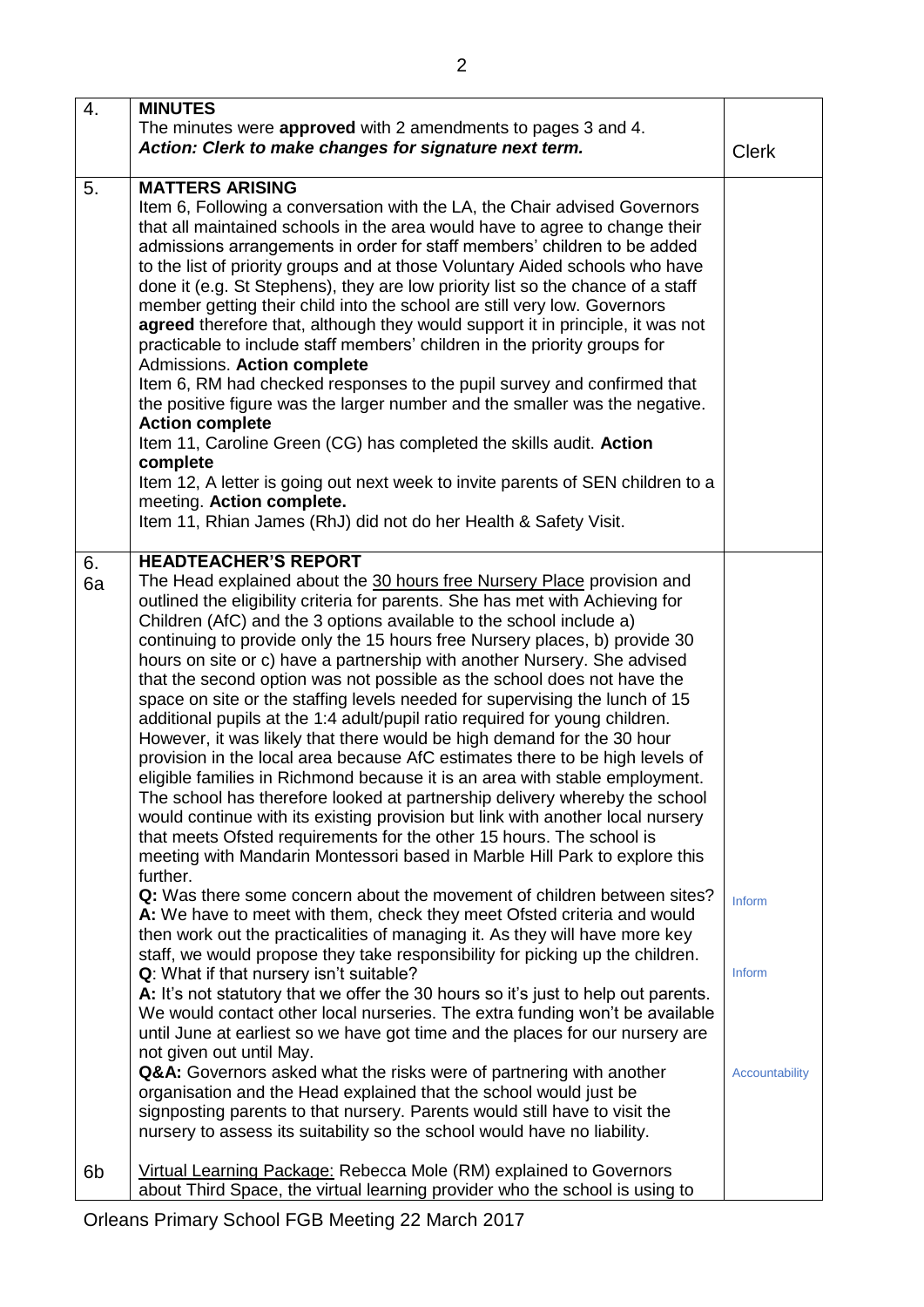|          | deliver one-to-one hour long online Maths tuition with overseas tutors to 10<br>Years 6s every Friday afternoon over 14 weeks. 6 were Disadvantaged<br>pupils and 4 have SEN. If one of the children was sick, they could either<br>access it at home or the place could be offered to another pupil for that<br>session. RM confirmed that the school did check to ensure the tutors were<br>being paid appropriately. The sessions are being used as a reinforcement of<br>what pupils are doing in class and the tutors are fully apprised of what level<br>the child is currently working at. RM said she is seeing the benefits of this<br>programme with the pupils in her intervention group. The atmosphere during<br>these sessions is very purposeful and focused and children come to the<br>sessions willingly. After SATS the Year 5 pupils will take those places. At<br>the end of the year the SLT will review the results and look at different ways<br>of continuing to offering this provision next year, perhaps as a paid-for<br>facility by parents, because $-$ at £2.5K for the whole group - it was not<br>sustainable to continue to fund it, although at £17.85 per child per session, it<br>was reasonable for one-to-one tuition.<br>Q&A: Governors said that Disadvantaged Pupils would be unable to pay for<br>it privately and RM said that, in that instance, the school could look at<br>grants.<br>Q: How will this affect the strategy to move towards a Maths Mastery<br>approach?<br>A: It should support it because they are getting additional practice at what<br>we have taught them. We can channel it at right level for children.                                                                                                                                                                                                                                | Challenge<br>Challenge |
|----------|---------------------------------------------------------------------------------------------------------------------------------------------------------------------------------------------------------------------------------------------------------------------------------------------------------------------------------------------------------------------------------------------------------------------------------------------------------------------------------------------------------------------------------------------------------------------------------------------------------------------------------------------------------------------------------------------------------------------------------------------------------------------------------------------------------------------------------------------------------------------------------------------------------------------------------------------------------------------------------------------------------------------------------------------------------------------------------------------------------------------------------------------------------------------------------------------------------------------------------------------------------------------------------------------------------------------------------------------------------------------------------------------------------------------------------------------------------------------------------------------------------------------------------------------------------------------------------------------------------------------------------------------------------------------------------------------------------------------------------------------------------------------------------------------------------------------------------------------------------------------------------------------------------------|------------------------|
|          | Q&A: When asked, RM confirmed that the progress of this set of pupils as a<br>result of this intervention could be clearly tracked. The online teacher gives<br>feedback and marks on effort and attainment. The school can also give                                                                                                                                                                                                                                                                                                                                                                                                                                                                                                                                                                                                                                                                                                                                                                                                                                                                                                                                                                                                                                                                                                                                                                                                                                                                                                                                                                                                                                                                                                                                                                                                                                                                         | Challenge              |
|          | input, highlighting any area a child has had difficulty with in class.<br>Action: RM to report back on progress of this group to Q&S as to<br>whether it could be evidenced that it makes a difference.                                                                                                                                                                                                                                                                                                                                                                                                                                                                                                                                                                                                                                                                                                                                                                                                                                                                                                                                                                                                                                                                                                                                                                                                                                                                                                                                                                                                                                                                                                                                                                                                                                                                                                       | <b>RM</b>              |
| 7.<br>7a | <b>COMMITTEE REPORTS</b><br><b>Quality and Standards: The committee minutes had been circulated and the</b><br>Chair explained that the meeting had merged with the SIP visit so some<br>areas covered at the previous meeting were discussed to enable the SIP to<br>see how Governors challenge data. He highlighted the discussion by<br>Governors of Maths Mastery and the proposal by the Maths Coordinator to<br>buy in the services of a specialist company that would provide all the<br>materials, planning and CPD for the teachers, which would help with the<br>capacity issue. It was noted that it uses a 'bottom-up' approach, starting in<br>Reception and Year 1 and feeds up through the school as those cohorts<br>progress. The Chair has asked the Maths Coordinator to provide a bit more<br>material on this and to visit some schools that already use it. Regan<br>Prinsloo (RP) said that it has been around since at least 2012 and that she<br>had used it in her previous school. She highly recommended it as being<br>very thorough and helped teachers to gain a clear understanding of the<br>programme, while providing all the necessary resources and comprehensive<br>CPD. She added that the school has been using Maths Mastery in KS1 for<br>the last year and a half but it was not yet properly embedded because of the<br>changes to the curriculum so the programme offered by this company would<br>be a massive help. The Head added that, when weighed against the costs<br>of hiring a trainer for a morning on an INSET day, it provided good value for<br>money. RP confirmed that it would not work as a 'drip-fed' approach and<br>has to start at the beginning of a child's school career but, while the<br>programme is feeding through to the rest of the school, the Maths<br>Coordinator has applied to be part of the Maths Hub because that could | Accountability         |

Orleans Primary School FGB Meeting 22 March 2017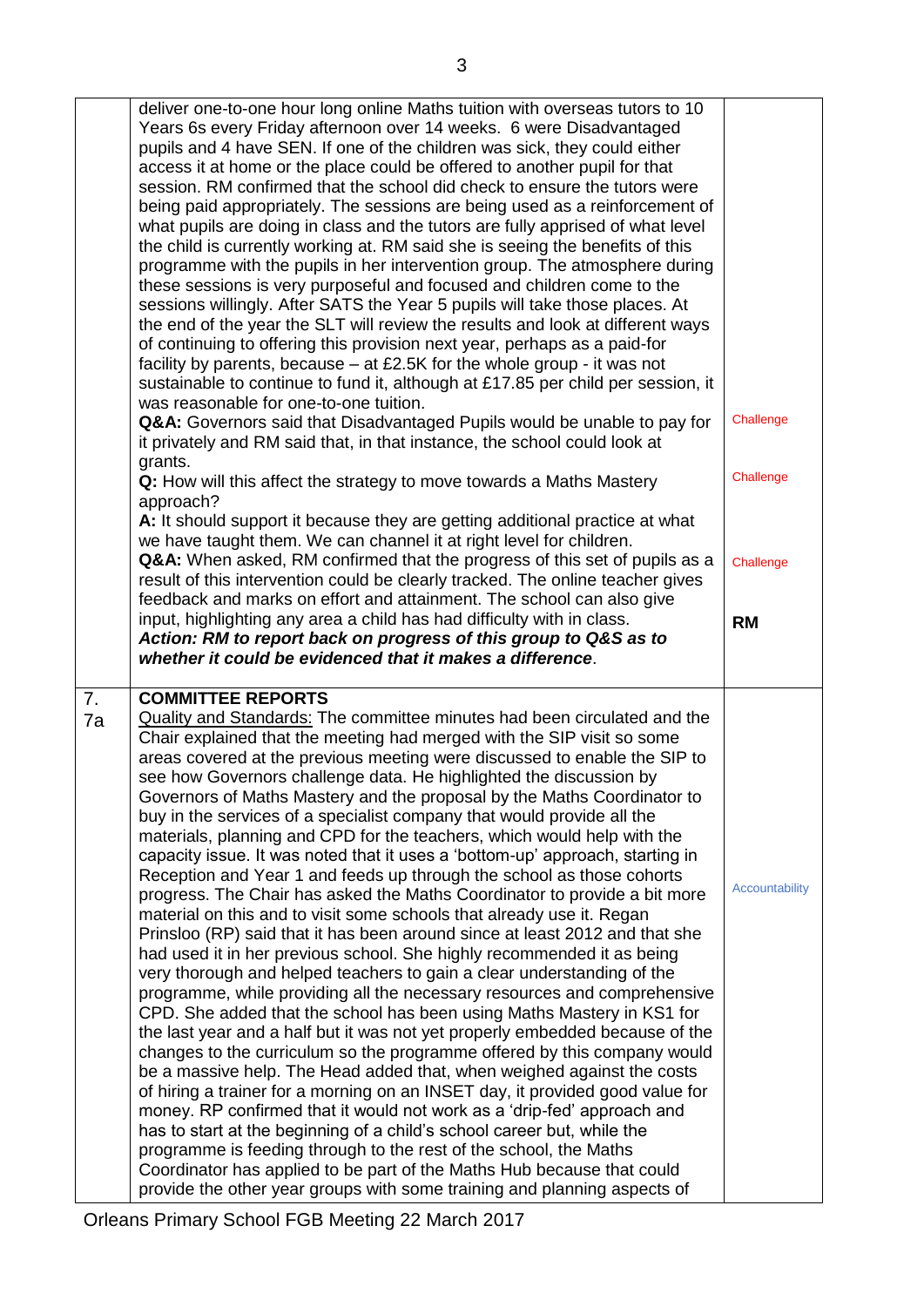|          | teaching Maths.                                                                                                                                                                                                                                                                                                                                                                                                                                                                                                                                                                                                                                                                                                                                                                                                                                                                                                                                                                                                                                                                                                                                                                                                                                                                                                                                                                                                                                                                                                                                                                                                                                                                                                                                                                                                                                                                                                                                                                                                                                                                                                                                                                                                     |                                             |
|----------|---------------------------------------------------------------------------------------------------------------------------------------------------------------------------------------------------------------------------------------------------------------------------------------------------------------------------------------------------------------------------------------------------------------------------------------------------------------------------------------------------------------------------------------------------------------------------------------------------------------------------------------------------------------------------------------------------------------------------------------------------------------------------------------------------------------------------------------------------------------------------------------------------------------------------------------------------------------------------------------------------------------------------------------------------------------------------------------------------------------------------------------------------------------------------------------------------------------------------------------------------------------------------------------------------------------------------------------------------------------------------------------------------------------------------------------------------------------------------------------------------------------------------------------------------------------------------------------------------------------------------------------------------------------------------------------------------------------------------------------------------------------------------------------------------------------------------------------------------------------------------------------------------------------------------------------------------------------------------------------------------------------------------------------------------------------------------------------------------------------------------------------------------------------------------------------------------------------------|---------------------------------------------|
|          | It was noted that OPPTA have allocated £4K towards Maths Mastery for this<br>year, with a view to looking at it again next year.                                                                                                                                                                                                                                                                                                                                                                                                                                                                                                                                                                                                                                                                                                                                                                                                                                                                                                                                                                                                                                                                                                                                                                                                                                                                                                                                                                                                                                                                                                                                                                                                                                                                                                                                                                                                                                                                                                                                                                                                                                                                                    |                                             |
| 7b       | PC&C: The minutes had been circulated and AA advised that the committee<br>had discussed the two sections of the SEF relevant to PC&C and had<br>agreed that they were very thorough but wondered if there was anything<br>missing. They had also discussed Headteacher targets, agreed the Clerk's<br>job description and agreed the Radicalisation & Extremism, Harrassment &<br>Discrimination and Nursery Admissions Policies.<br>The Head flagged up Creative Arts Week, which Governors were welcome<br>to attend and asked whether some Governors can sit in on the SATS to<br>ensure that staff are not cheating. GB Summer 2 Agenda Item - to minute<br>that this happened.                                                                                                                                                                                                                                                                                                                                                                                                                                                                                                                                                                                                                                                                                                                                                                                                                                                                                                                                                                                                                                                                                                                                                                                                                                                                                                                                                                                                                                                                                                                                |                                             |
| 7c       | <b>Finance and Premises: The minutes of this were not yet completed but AA</b><br>explained that the committee had reviewed and approved the budget and<br>SFVS. (See Item 8 below). They had also looked at expenditure on<br>supporting curriculum services and asked about whether we need them.<br>Talked through all expenditure items and whether could reduce them, talked<br>about PPG funding, SEN funding and agreed budget.                                                                                                                                                                                                                                                                                                                                                                                                                                                                                                                                                                                                                                                                                                                                                                                                                                                                                                                                                                                                                                                                                                                                                                                                                                                                                                                                                                                                                                                                                                                                                                                                                                                                                                                                                                              |                                             |
| 8.<br>8a | <b>FINANCE</b><br>Budget 2017/18<br>AA explained that the school will end the financial year just in budget, with a<br>carry-over of £135K to next year. The school will be funded next year based<br>on 418 pupils at £53 less per pupil. Taking into account the new<br>apprenticeship levy and the reimbursement of SEN funding, the three year<br>budget plan now shows the school going into deficit on Year 2, which is a<br>worse financial position than forecast last year because of the less<br>favourable National Funding Formula.<br>Q&A: Noting that this was the first time the school was facing the prospect<br>of a deficit budget, Governors asked what the consequences would be and<br>were informed that the LA would start monitoring the school very closely to<br>help the school balance the budget by reviewing SLAs, caretaker overtime,<br>value for money etc. RM and the Head had already scrutinised<br>Disadvantaged Pupil Fund expenditure and rigorously pared it down until<br>the budget balanced.<br>Q&A: Governors observed that, looking at the budget, there were no<br>obvious ways to save the amount of money that would be needed to<br>balance the budget without impacting on provision. The Head said that the<br>next step would be to look at the staff structure and at redundancies.<br>Governors said they need to proactively look at ways to increase income<br>before cuts were made that would impact on provision. The Head concurred<br>but said the school has to bear in mind the impact on neighbours of any new<br>initiatives to raise money via lettings, car parking etc. Governors discussed<br>various options for fundraising, including seeking sponsorship from<br>companies, but noting the need to be careful about the ethics of any<br>company the school engages with and their reasons for investing in a<br>school. Another option includes marketing staff INSET days to share the<br>costs. The Head highlighted too that, the above discussion notwithstanding,<br>the school was in a better financial position than a lot of local schools but<br>she will be stressing to staff the need to stick to the amounts budgeted for. | Accountability<br>Support<br><b>Support</b> |
|          | Governors approved the budget, noting the need to explore other<br>fundraising options.                                                                                                                                                                                                                                                                                                                                                                                                                                                                                                                                                                                                                                                                                                                                                                                                                                                                                                                                                                                                                                                                                                                                                                                                                                                                                                                                                                                                                                                                                                                                                                                                                                                                                                                                                                                                                                                                                                                                                                                                                                                                                                                             | Approve                                     |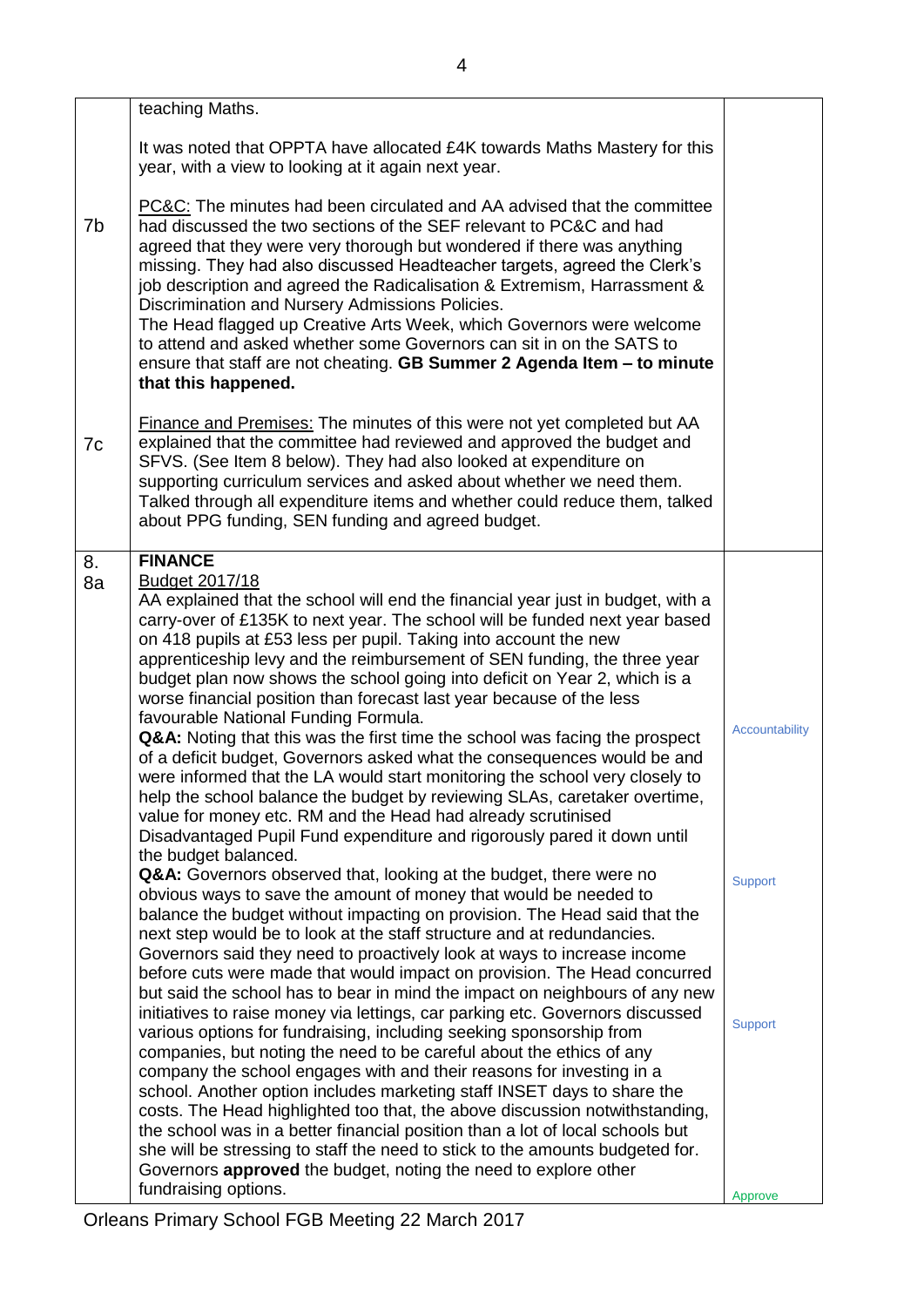| 8b  | SFVS: Governors approved the SFVS, which had been reviewed by F&P<br>and circulated to all Governors.<br>Q&A: Looking at Question 21, Governors asked what measures were in<br>place to guard against fraud and theft and the Head explained about the<br>procedures in place for the procurement card and for cheque signatories.<br>Governors suggested that a condensed version of these procedures be<br>included in the SFVS.                                                                                                                                                                                                                                                                                                                                                                                                                | Approve<br>Accountability |
|-----|---------------------------------------------------------------------------------------------------------------------------------------------------------------------------------------------------------------------------------------------------------------------------------------------------------------------------------------------------------------------------------------------------------------------------------------------------------------------------------------------------------------------------------------------------------------------------------------------------------------------------------------------------------------------------------------------------------------------------------------------------------------------------------------------------------------------------------------------------|---------------------------|
| 9.  | <b>SAFEGUARDING</b><br>Governors were advised of two major things that have happened since the<br>last meeting:<br>All the personnel files have been audited by the Head's PA to ensure<br>they are fully compliant. Risk assessments have been done and<br>references followed up with respect to any missing information from<br>historical files. It will be part of the new School Business Manager's<br>induction to ensure she is clear what needs to be in those files so<br>that they can be compliant on an ongoing basis.<br>The Chair had attended an LA monitoring visit of vulnerable children<br>$\bullet$<br>to look at the needs of pupils in the school and discuss whether the<br>school felt they were being supported by AfC, Children's Services,<br>Social Services etc. The school had identified the main difficulties as |                           |
|     | being when dealing with services in another borough. The Chair said<br>it had been heartening to see the support that the LA offer and good<br>to see how well the Head, RM and the SENCO know their pupils and<br>how to support them.                                                                                                                                                                                                                                                                                                                                                                                                                                                                                                                                                                                                           | <b>Support</b>            |
| 10. | <b>DISADVANTAGED PUPILS UPDATE</b><br>The Head and RM had attended training and highlighted to Governors the<br>new terms 'Disadvantaged Pupils' (rather than Pupil Premium) and<br>'Diminishing the Difference' rather than 'Narrowing the Gap'. RM had met<br>with RG to look at the data and Disadvantaged Pupils are making very good<br>progress although a focus area is progress in reading. As some of these<br>pupils may not be getting opportunities to read at home, they are now<br>getting more opportunities to do so at school. Also in one of the year groups<br>Disadvantaged Pupils are not making as much progress in Maths so the<br>Maths Coordinator is looking into this.                                                                                                                                                 |                           |
| 11. | <b>SPORTS PREMIUM</b><br>The Head commended the PE Coordinator on the excellent job she is doing<br>in developing PE in the school and will be meeting with her next week to<br>discuss how the Sports Premium will be spent next year. Alan Watkinson<br>(AW) advised that the DFE has promised to confirm in April the amount for<br>next year and how it will be calculated. Early indications are that it will be<br>increased.                                                                                                                                                                                                                                                                                                                                                                                                               |                           |
| 12. | <b>POLICIES</b><br>Governors ratified the Supporting Children with Medical Conditions Policy<br>which had been approved by the PC&C Committee in the Autumn term. RG<br>reported that one particular family have been expressing great appreciation<br>by the amount of support the school have offered them and their child.                                                                                                                                                                                                                                                                                                                                                                                                                                                                                                                     | Approve<br><b>Support</b> |
| 13. | <b>GOVERNORS' SELF EVALUATION</b><br>RG and AA had recently attended training in 'How to Challenge Effectively'<br>and highly recommended the training to other Governors. It had been                                                                                                                                                                                                                                                                                                                                                                                                                                                                                                                                                                                                                                                            |                           |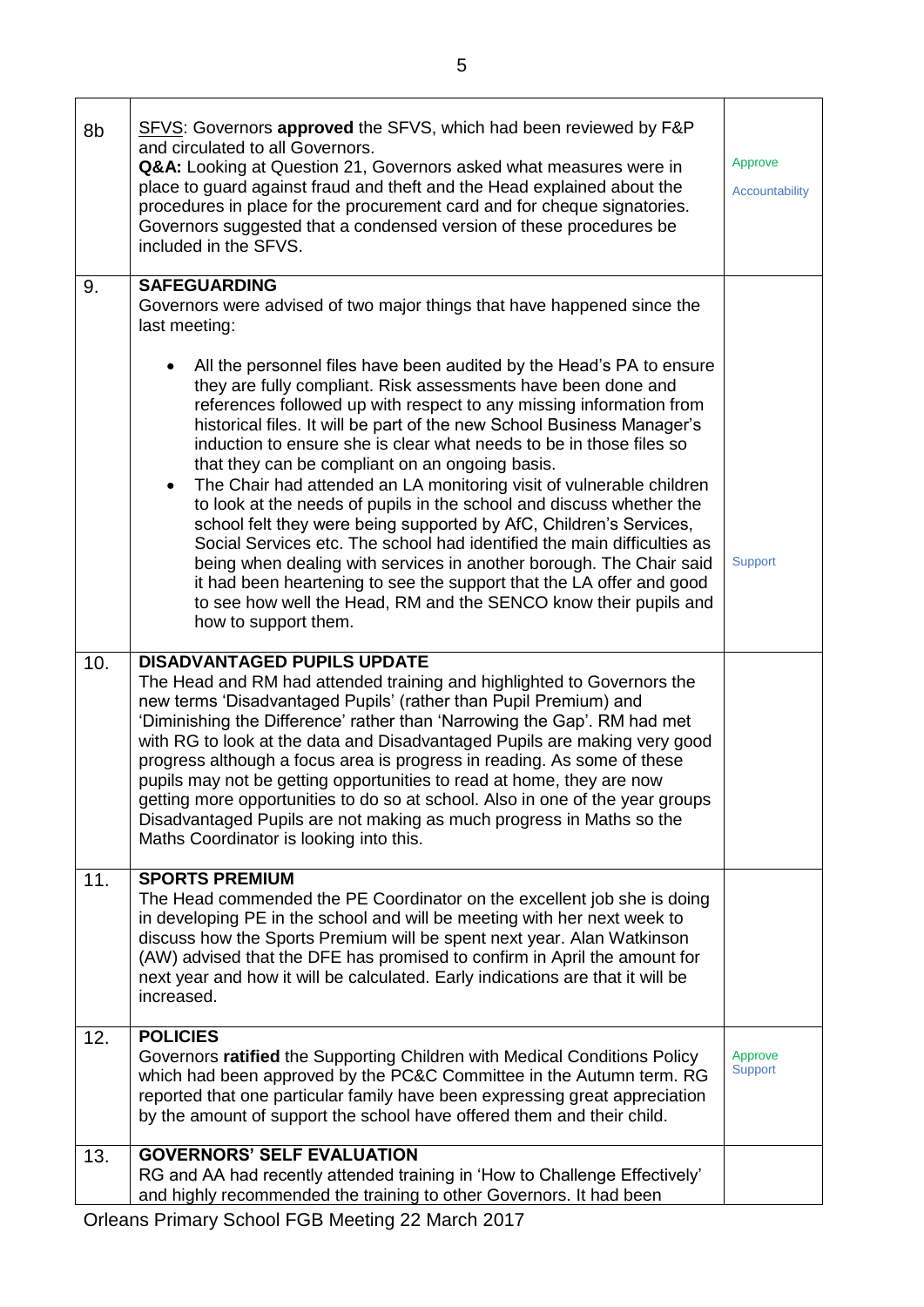The meeting ended at 9.20 pm

| Signature: |  |
|------------|--|
|            |  |

Date:

*See next page for tables of Actions and Agenda Items Arising*